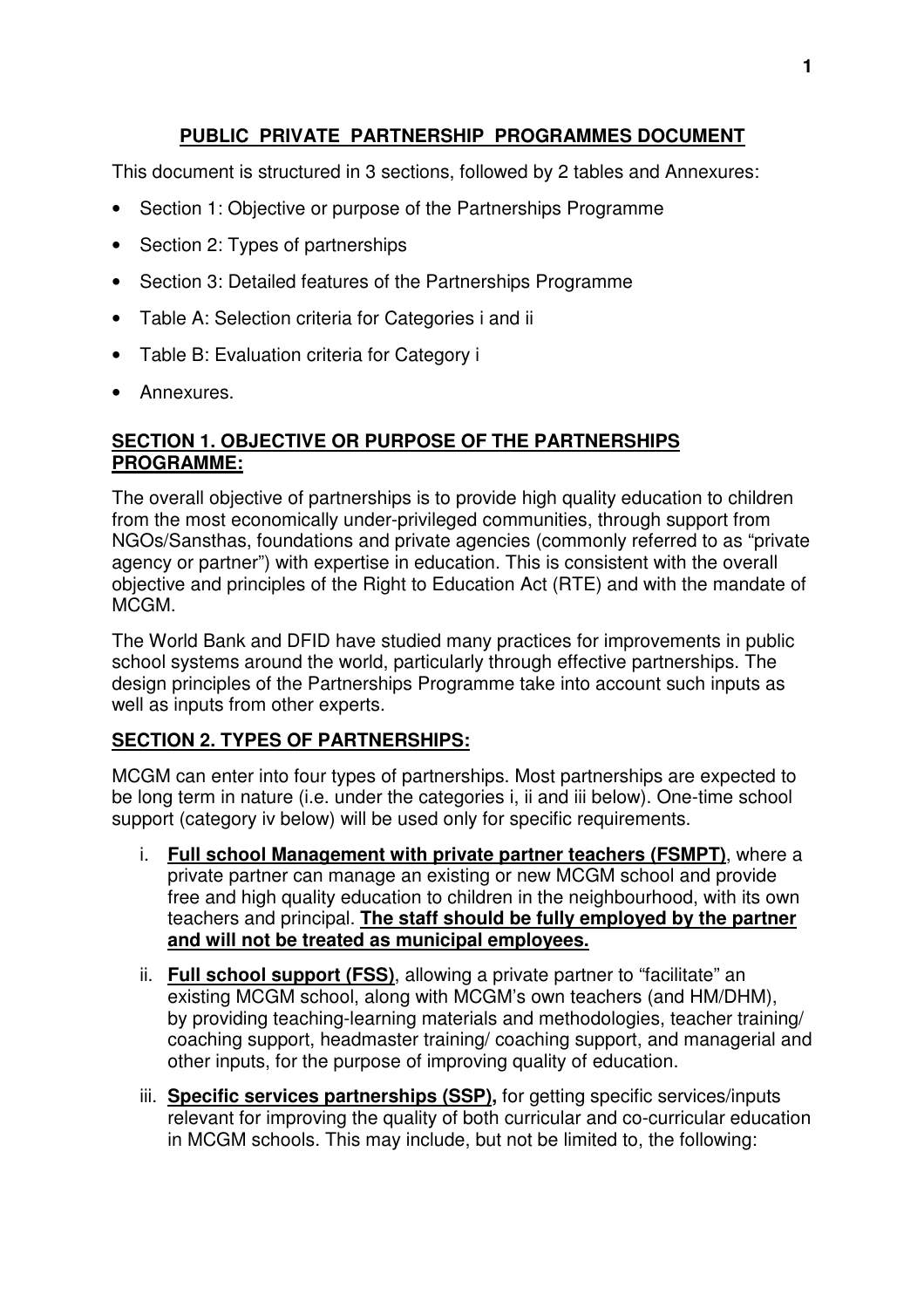- a. Student competency assessment covered under SEP1
- b. Teacher training covered under SEP
- c. Principal training covered under SEP
- d. Remedial education to be covered under SEP
- e. Training in English speaking to be partly covered under SEP
- f. Early childhood education
- g. Providing teachers
- h. Providing supplemental teachers
- i. Providing pre-school support
- j. Vocational programmes
- k. Special needs education
- l. MIS to be covered under SEP
- m. Community engagement to be partly covered under SEP
- n. Running of computer classes
- o. Running of language labs
- p. Facilities management including maintaining the school playground
- q. Any other services relevant from time to time, for quality improvement.

For Specific Service Partnerships, MCGM will mainly use the School Excellence Programme (SEP) as a vehicle to determine its needs for specific service partnerships, from time to time, and invite and select partner organizations accordingly. As mentioned in the list above, some of the services (e.g. student assessment, teacher training, principal training) are already covered under SEP, and some of the services (e.g. remedial education) are likely to be covered under SEP in the near future. For such services, MCGM will use the established SEP process for inviting and selecting partner organizations.

For other services not covered under SEP (e.g. providing teachers, providing supplemental teachers), MCGM will evaluate specific proposals through the same Selection Committee as defined in Section 3, point 3c.

In addition, voluntary activities by private partners along the above lines, which are already taking place in many schools, may be allowed to continue, at the discretion of MCGM.

iv. **School input**, where a private agency may offer input to the school through a **one-time donation** of materials or services; e.g. computers, furniture, books, teaching aids, uniforms, one-time capacity building workshop for teachers, one-time training for students.

# **SECTION 3. DETAILED FEATURES OF THE PARTNERSHIPS PROGRAMME:**

The Partnerships Programme will have the following key features:

1. **Applicability:** The Partnerships Programme is **applicable for all mediums of MCGM** and will be used to improve quality across mediums.

 $\overline{a}$ 

<sup>1</sup> MCGM's School Excellence Programme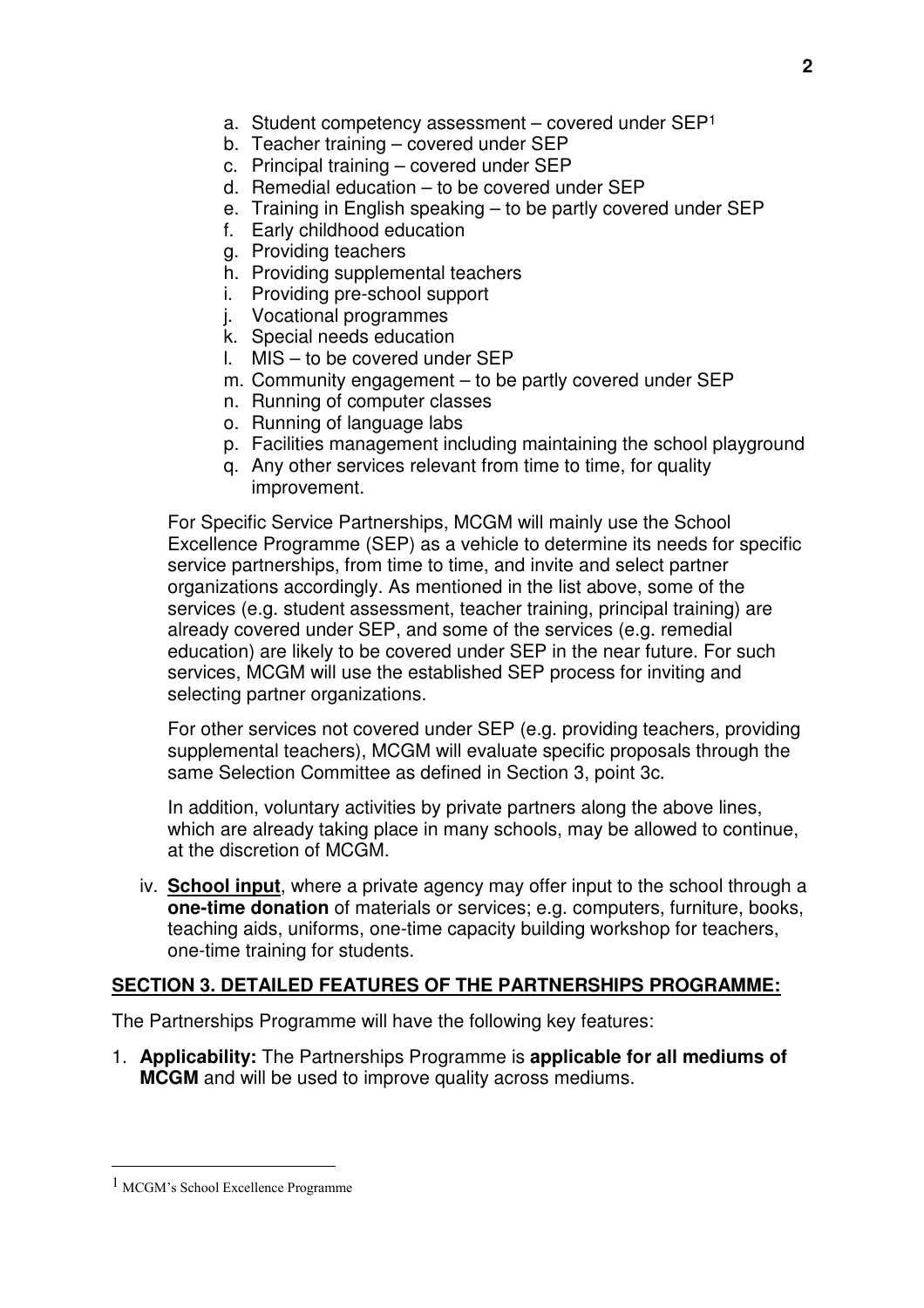- 2. **Need-based view:** The Education Department will regularly form a **proactive view of its own requirements** to provide high quality education and partnerships that are relevant for this purpose:
	- a. For categories i and ii, the Department will identify schools or school types that will benefit most from management or support.
	- b. For category iii, as mentioned in Section 2, the Department will mainly use the School Excellence Programme (SEP) as a vehicle to identify, from time to time, educational services that are most relevant for quality improvement in some or all of its schools, and invite partnerships accordingly (e.g. student assessment, teacher training, principal training, remedial education). For other services not covered under SEP at a point in time, and not planned for SEP over the subsequent 2 years (e.g. providing teachers, providing supplemental teachers), MCGM will evaluate specific proposals through the same Selection Committee as that used for Categories i and ii.
	- c. For category iv, the Department will create an **inventory system** of needs that would be most useful to fulfill through donation (including types of books that can be provided for libraries).
- 3. **Selection:** To ensure that only high quality agencies are part of this Programme, partners will be brought on board through a clear procedure and **well-defined selection criteria**.
	- a. **Elimination criteria for all categories of partnerships:** For all categories of partnerships, the private agency must have the following criteria to be even considered:
		- i. No communal or political agenda
		- ii. Clean legal record
		- iii. Additionally, for category iv (school input or one-time donation), any other criteria applicable in MCGM for receiving donations.
	- **b. Procedure for categories i and ii:** This procedure will be common for both existing partners at any point in time wanting to apply for additional schools, or new partners.
		- i. The details of the Partnerships Programme and the application form will be available on-line, with a prescribed deadline. Typically the receiving of applications will open in the previous September and final decisions and communication will take place by March, for that academic year. Specific intermediate deadlines will be provided each year.
		- ii. For category ii in particular, the sign-up of the school will be on a voluntary basis (though the Department may suggest to some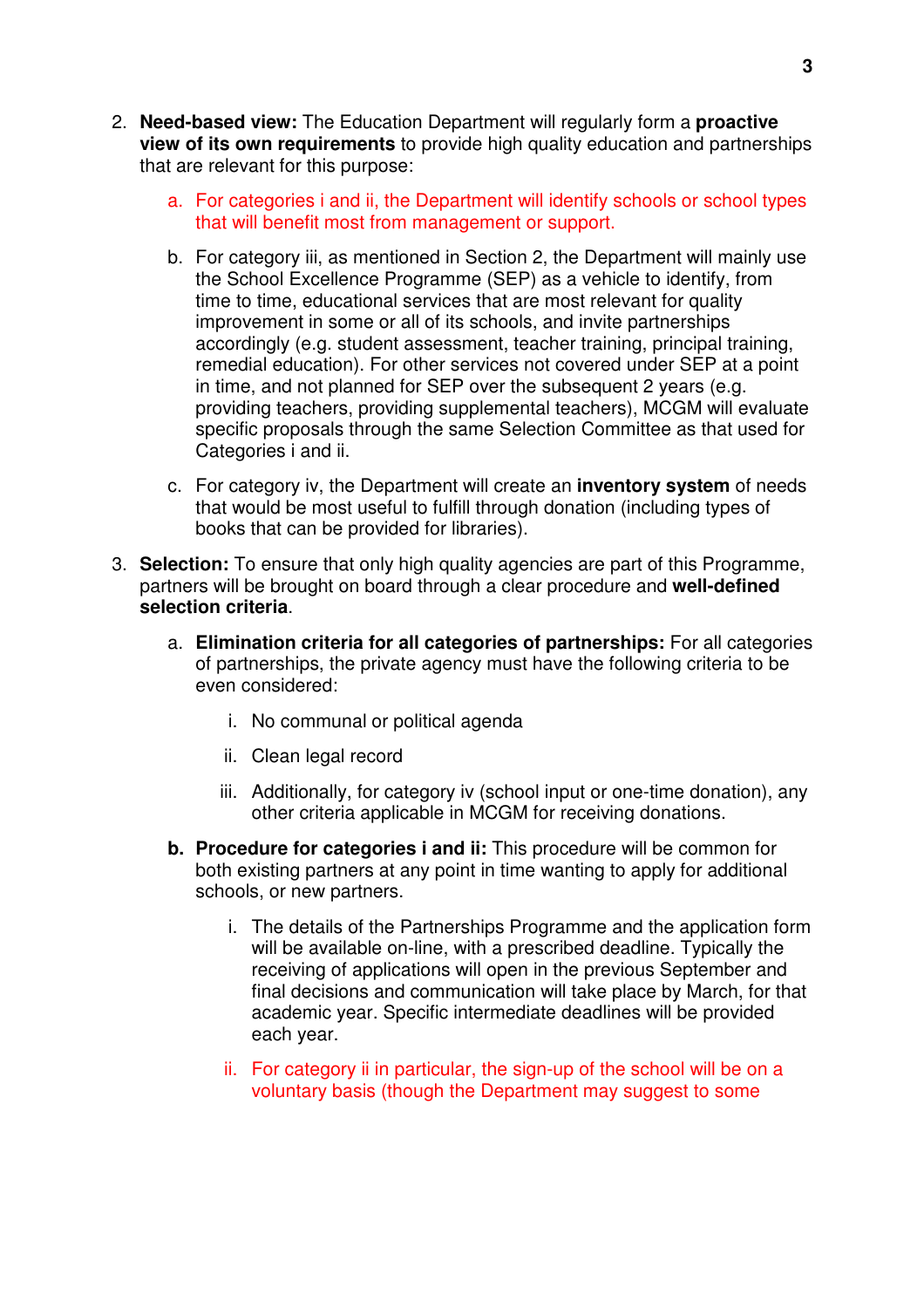schools that they will benefit from the partnership) <sup>2</sup>. Based on the sign-up of schools, the list of possible schools for category ii will be put up, as part of the details.

- iii. A private agency interested in participating should apply through the form provided. **Interested private agencies will need to indicate:** (a) their interest in Full School Management with Private Partner Teachers (category i) or Full School Support with MCGM teachers (category ii); (b) the number of schools they would like to provide full school management or support for; (d) any specific school that the partner has already identified or is working in (though not necessary). **In addition, the application form will ask for information about the partner's experience as well as detailed plan for the school(s)** in line with the selection criteria mentioned in point 3d below and detailed out in **Table A**.
- iv. It is also possible for a lead partner (e.g. a corporate) to bid in a joint mode, with a different entity bringing the technical expertise; however, the tie-up between the lead partner and the expert agency or agencies should be established and evidence of the same (e.g. an agreement) shown at the time of bidding, for the combined strengths and experiences to be considered.
- v. Applications will be sent to the **Selection Committee** (defined in point 3c below). The Committee will apply the selection criteria as mentioned in point 3d below and detailed out in Table A. Scoring and ultimate selection will be done by the Selection Committee.
- vi. Scoring will be done based on the written proposal of the private agency as well as a presentation made to the Selection Committee. In case there is a large number of applicants, the Selection Committee may do a shortlisting of agencies for presentation.
- vii. The Selection Committee will revert to all applicants within 4 weeks after the application deadline.
- viii. The score obtained by each applicant and the applicants finally selected with their scores will be put on the website to ensure transparency in the selection process.

#### c. **Selection Committee for categories i and ii:**

 $\overline{a}$ 

i. **Background:** As part of the UNICEF-MCGM MOU for the School Excellence Programme, a **Steering Committee** is being set up, which will consist of (approximately) **13 members**: **5 ex-officio members from government** (Municipal Commissioner/Additional Municipal Commissioner as the Chair; Deputy Municipal Commissioner, Education; SSA State Project Director; Education Committee Chairperson; one nominated representative of the

<sup>2</sup> The sign-up will be decided by the headmaster (or senior-most in-charge) of the school in consultation with all the teachers. >70% of the teachers need to agree for the school to sign-up. For the remaining teachers, MCGM will transfer them to another school in the zone, and invite interested teachers to join the partner-supported school.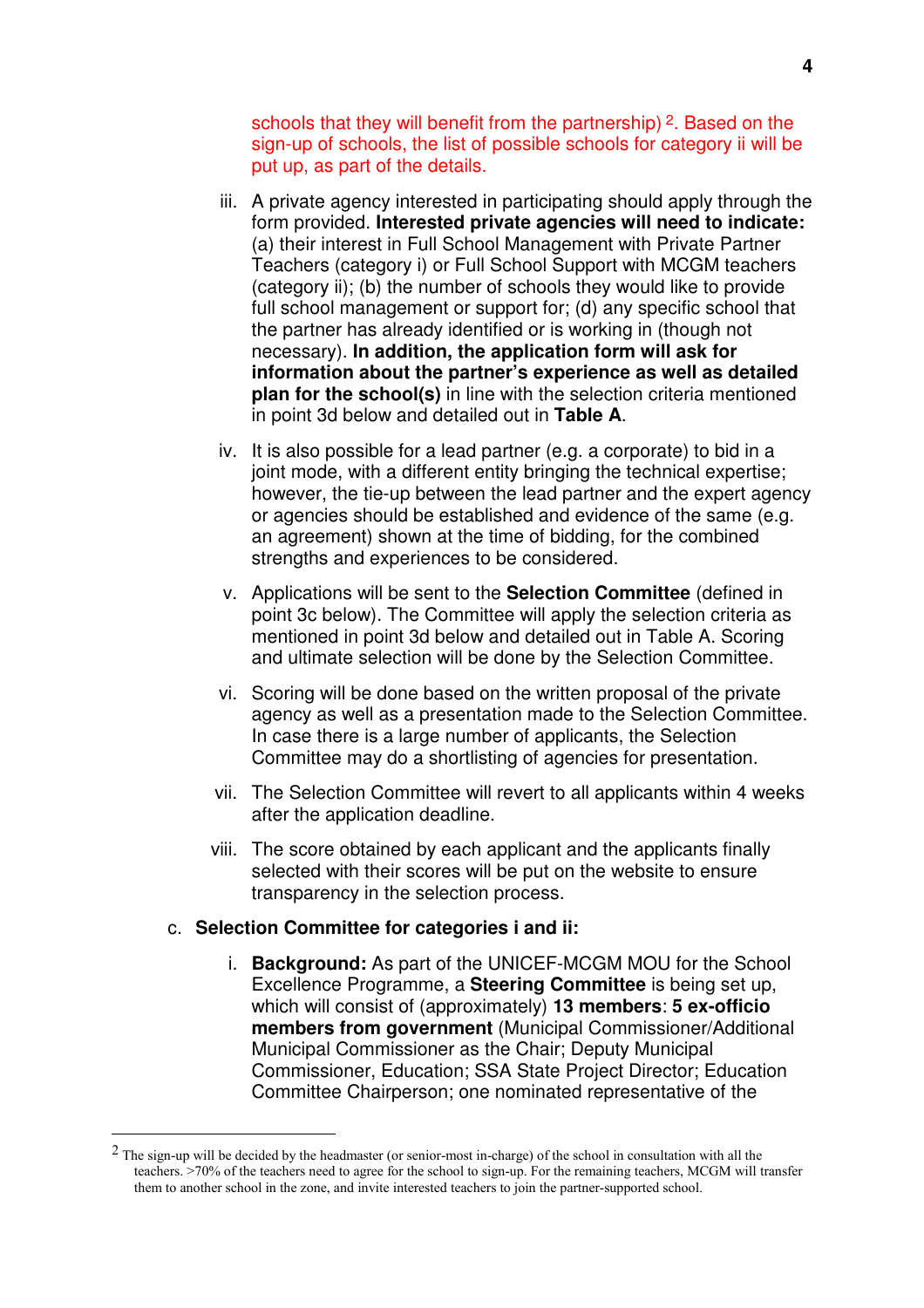Standing Committee); **4 reputed private leaders** with commitment to education (e.g. main donors to the School Excellence Programme, industry persons committing CSR money to education, other foundation or multi-lateral persons, etc.); **2 reputed civil society or NGO leaders** with experience in education; **2 experts** in the education space. The **Deputy Municipal Commissioner will be the Member Secretary** of the Steering Committee and will convene the meetings. The **Education Officer will be the Coordinator** for Steering Committee meetings. The nongovernment members of the Steering Committee will be selected/invited for the first time by a **3-member task force** consisting of the MC/AMC, SSA SPD and Dr. Kumud Bansal, former Secretary, MHRD; subsequently, the non-government members will be refreshed through a process where 1/3 of the members change every 3 years and substitute members are nominated by the same 3-member task force and ratified by the entire Steering Committee.

- ii. **The Steering Committee** will function as follows:
	- The Steering Committee will meet once every 3 months.
	- The Steering Committee will review the overall progress of the School Excellence Programme through a structured scorecard, and analyse in detail the highest and lowest performing zone.
	- The Steering Committee will also review the progress of the Partnerships Programme (described in this document).
	- The Committee will be empowered to take key decisions on both technical and administrative aspects of the programme. Examples of such decisions include: terminating or changing a partner based on a factual performance review; adding or dropping an intervention based on factual results from reviews and evaluation; and so on.
	- The programme management partner for the School Excellence Programme will play a facilitating role, in the near term, in ensuring that these meetings happen with the right inputs.
- iii. **The Selection Committee for the Partnerships Programme will a sub-committee of the Steering Committee** and will have 5 members (not including any persons from applying private agencies): 2 from MCGM under the Chairpersonship of the MC/AMC, 1 private leader, 1 civil society leader and 1 expert.
- d. **Selection criteria for categories i and ii:** The private agency will be brought on board, only if it meets the selection criteria.
	- i. **Detailed scoring out of 100** will be based on the criteria and weightages in **Table A**. The Selection Committee may refine these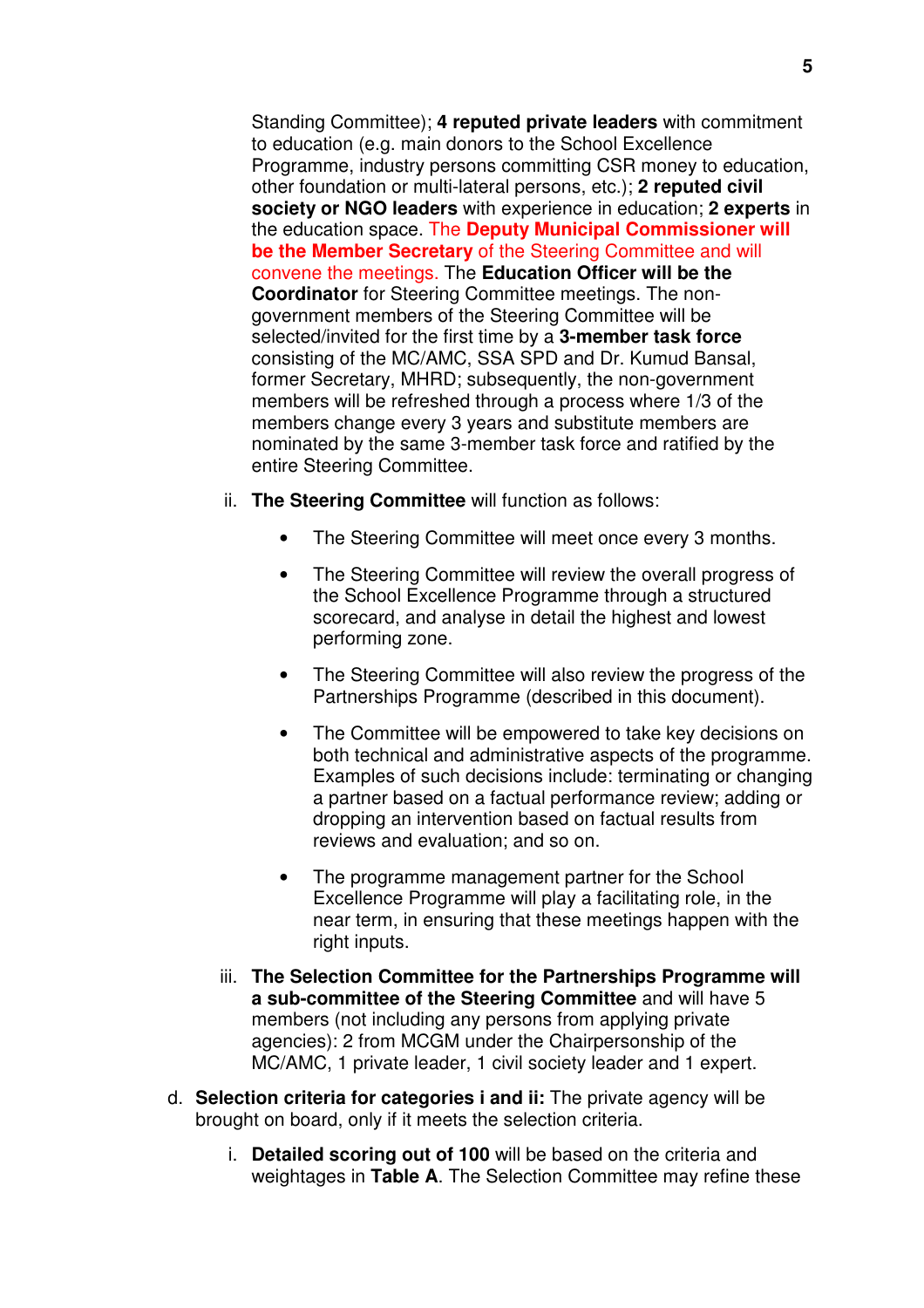criteria further, from time to time, based on specific rationale, with approval from the Steering Committee, though the revised criteria and weightages need to be signed off on, at least 3 months before the selection process starts.

- ii. For getting selected, a private agency should have a **minimum total score of 60 out of 100**.
- iii. In case the total number of schools indicated across qualifying partners (i.e. score of 60 out of 100) is larger than the number of schools MCGM considers suitable for partnership, at any point in time, the Selection Committee will apply judgment to decide on the number of schools to be allocated, keeping two principles in view: (i) each qualifying partner to get some schools; (ii) qualifying partners with the top quartile of scores to get the number of schools they have asked for, as far as possible.
- iv. For any school where a private partner is already playing a role in school adoption or school management/facilitation at the time of adopting this Partnerships Programme, while the same selection process and criteria will be applied, if the partner qualifies, then MCGM will allow that partner to retain the school where it was working earlier, during allocation.

#### e. **Selection process for Category iii or Specific Services Partnerships (SSP):**

- i. For category iii (SSP), the Education Department of MCGM will scope out the specific requirements for any of the items mentioned in Section 2, category iii or other items envisaged from time to time, primarily through the School Excellence Programme, and run a well-defined process for partner selection.
- ii. In line with broader MCGM guidelines, for any service where payment is expected to be greater than the threshold, the Education Department will create a Terms of Reference (TOR) and run a transparent process. In this process, **70% weightage will be given to technical criteria (i.e. quality parameters) and 30% weightage to cost** – this is a well-established process for getting good outcomes in the case of services where quality is important.
- iii. Specifically for the service of placing teachers in schools, MCGM may choose to use a pre-defined cost per child benchmark, similar to that in categories i and ii, and select the partner(s) based on meeting a minimum technical score (similar to the process for categories i and ii).
- iv. While the specific selection criteria in the case of category iii will be defined in each TOR, the Education Department should use the following criteria as broad guidelines: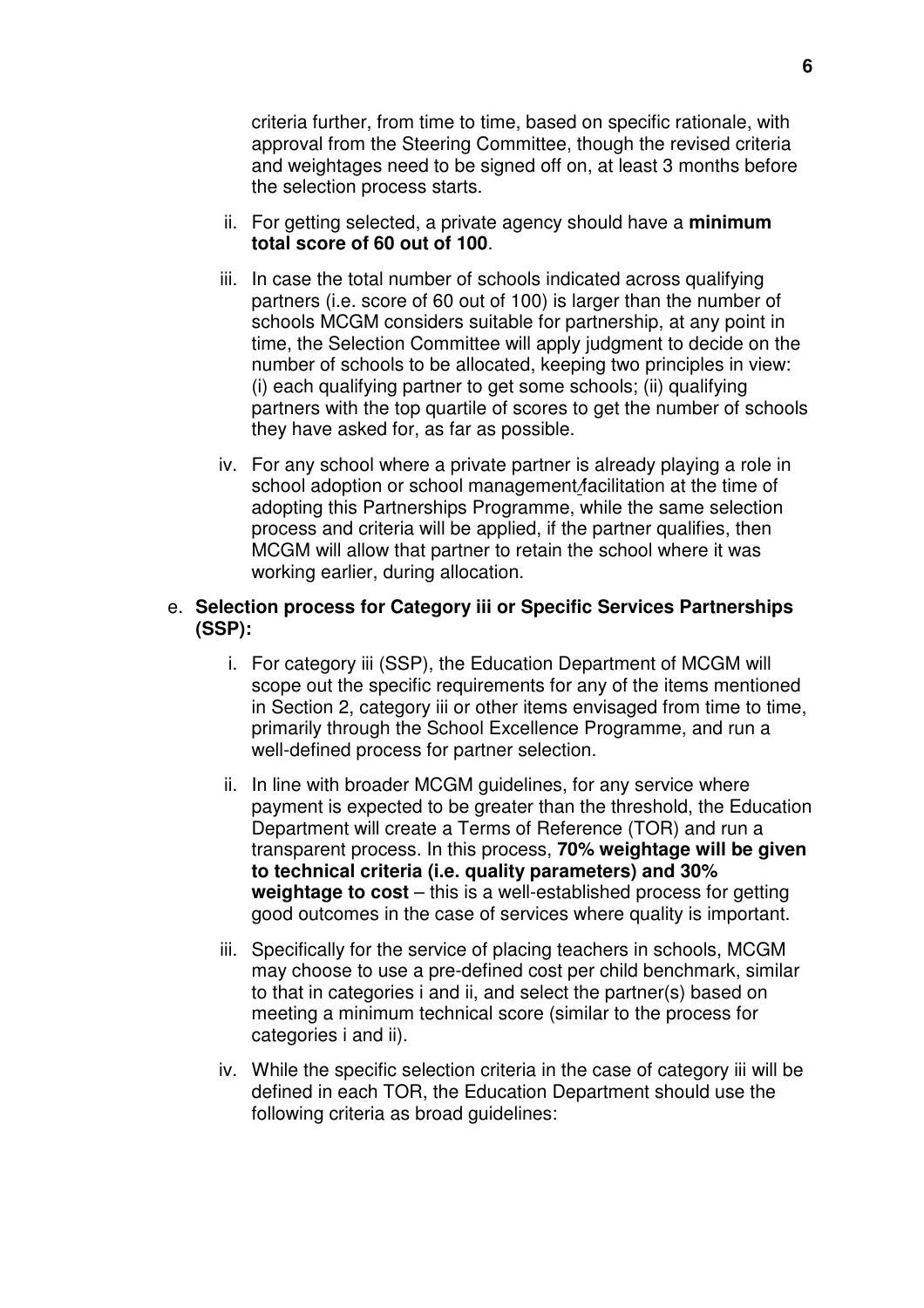- Demonstrated track record in getting strong learning outcomes and other outcome parameters by providing support to teachers/ students/schools or by running schools
- Depth of experience in the specific service being sought
- Past experience of working with public school systems in India
- Proposed approaches and innovations for achieving learning outcomes or other outcomes sought from the specific service
- Strength of specific managerial and field team proposed for this effort.
- v. The Standard MOU or contract template for the SSP will also be defined in the specific TOR, and will include expectations from the partner (including outcomes that the partner will be held to), support to be provided by MCGM, and duration of the MOU (typically 3 years) and conditions for renewal.
- 4. **Time period:** For **categories i and ii** (i.e. full school management with private partner or MCGM teachers), the MOU will be for **10 years**, and renewable subsequently. For **category iii** (i.e. services), the MOU will typically be for **3 years** (and again renewable subsequently), though MCGM or the Steering Committee can consider longer durations in special cases (e.g. services involving direct teaching responsibilities rather than being supplemental). In all categories, there will be regular check-points with evaluation, which can lead to ending of the MOU earlier, as defined in point 9 below.
- 5. **Boundary constraints:** To ensure that there is no misuse of the Partnerships Programme, the partners will be expected to adhere to some boundary constraints. These will include, but not be limited to, the following:
	- a. Follow the law as defined in the Right to Education Act.
	- b. Not charge any fees from students.
	- c. Not use any part of the school premises for activities other than those supporting the education of MCGM children in the school (the agency's office is also not allowed to be placed in the school premises).
	- d. Not undertake any additional construction/extension to the building. Not undertake any major repair without explicit permission from MCGM. Cooperate with MCGM in any repairs undertaken (with MCGM being required to give the partner at least one month notice and agree on timings that are acceptable to the partner also).
	- e. Use the competencies as listed under NCF 2005 as the over-arching framework or standards, for teaching, teacher training, remediation and assessment.
	- f. Follow MCGM's reporting requirements as defined in the MOU. A preliminary list of such requirements is captured in **Annexure II** to this document.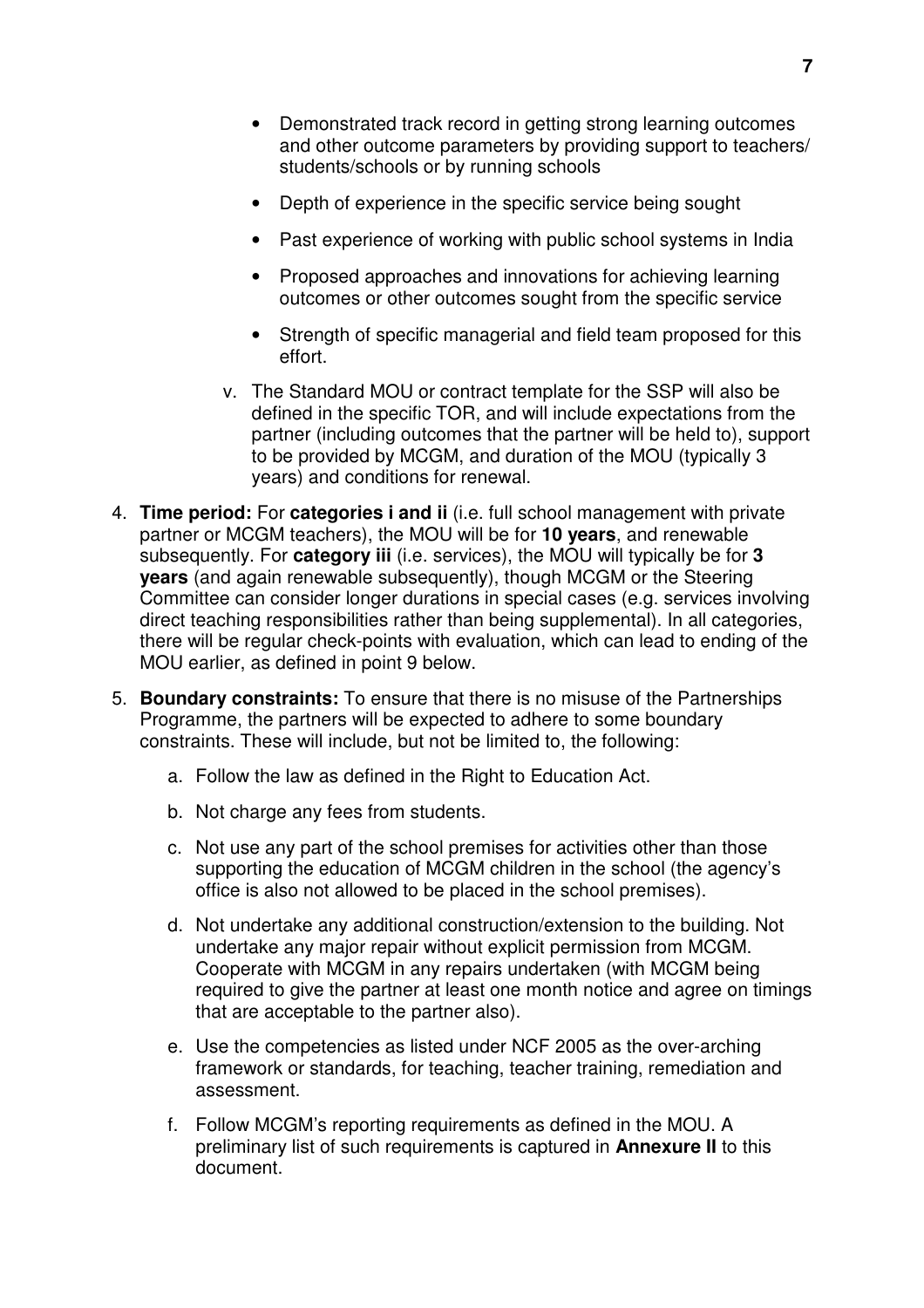- 6. **Elements of flexibility for partners in category i:** At the same time, to ensure that the expertise of the partners is leveraged fully, it is critical to provide a few important elements of flexibility to the partners. In the case of categories i (full school management with private partner teachers), these will include, but not be limited to, the following:
	- a. The partner will have full flexibility to use its own pedagogy and materials, as long as it is following the competencies of NCF 2005 and SSC.
	- b. The private partner will have the flexibility to appoint a principal or headmaster for the school (irrespective of the size of the school), with an office in the school premises for the principal or headmaster.
	- c. The private partner will have the flexibility to determine its own teacher training/development plan and schedule, including use of holidays, summer, etc. if required.
	- d. The private partner will have the flexibility to run parent, community and student development activities, including during holidays (e.g. educational camps), in the school premises, as long as no payment is charged from the student or the parent for the same, and as long as the participation is restricted only to the school's enrolled students and their parents.
	- e. The private partner will have the flexibility to do minor repairs (e.g. painting, bulletin board, minor repairs, etc.), without damage to the school premises and at its own cost, without specific permission from MCGM. This will not include any items for which even fully private entities in general need to take permission. A full list of allowed items is provided in **Annexure III** of this Partnership Programmes Document, capturing **"minor repairs that can be undertaken by partner organizations under FSMPT and FSS"**.
	- f. MCGM's supervisory cadre will inspect these schools only twice a year and using a well-defined "BO school observation template for partnermanaged schools" developed as part of the School Excellence Programme and provided in **Annexure IV** of this Partnership Programmes Document.
	- g. Teachers and principals/headmasters appointed by partner organizations will not be asked to perform any administrative work or leave the school premises for any reason (other than any duties applicable to private unaided school teachers also, as per the RTE). Specific reporting requirements that partner organizations are responsible for are captured in **Annexure II** as mentioned earlier.
- 7. **Elements of flexibility for partners in category ii:** In the case of category ii (full school support), the elements of flexibility will include, but not be limited to, the following:
	- a. The partner will have full flexibility to use its own pedagogy and materials, as long as it is following the competencies of NCF 2005 and SSC.
	- b. The teachers and headmaster/deputy headmaster of the partnersupported school, while continuing to be MCGM employees, will work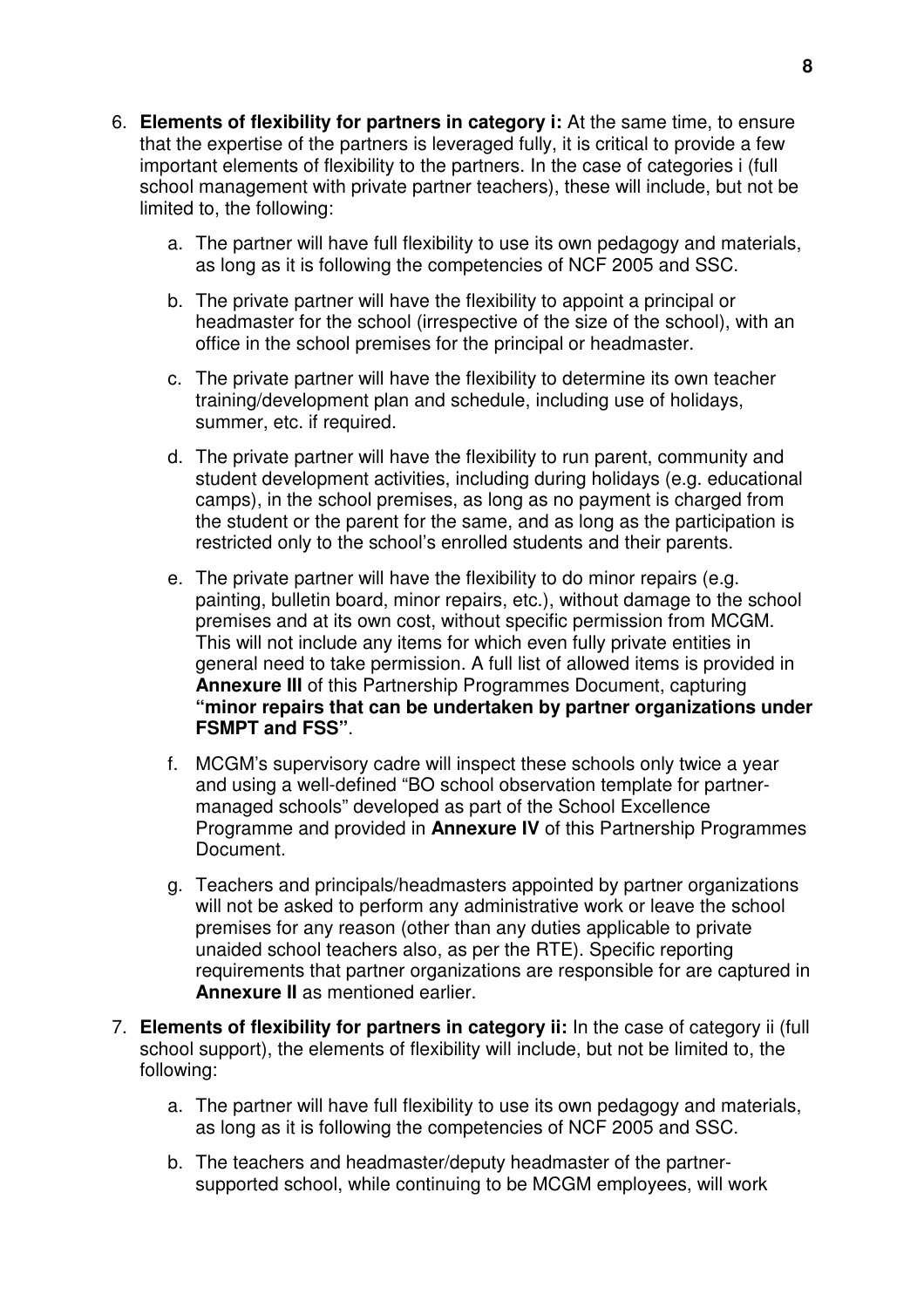under the guidance of the private partner, with the sign-up by the school being on a voluntary basis, as per the guideline mentioned in point 3b-ii. To make this attractive, the private partner will be expected to provide an additional incentive to all the teachers of the school, based on the school's overall performance (not based on individual teacher performance). The incentive amount will be 10% of annual salary if the school's total score is "above 75 out of 100", and 6% of annual salary if the school's total score is "above 50 and up to 75 out of 100", as per the evaluation method detailed out in point 11 of this section.

- c. The private partner will have the flexibility to determine the teacher and headmaster training/development plan and schedule, within the working and training days guidelines of MCGM. These trainings will be counted in lieu of mandatory SSA or MCGM trainings, for those teachers.
- d. The teachers and headmaster will need to take leave sanction from the specified person in the private partner organization, with the sanction being based on MCGM guidelines.
- e. The private partner, the partner will have flexibility to administer an assessment of teacher skills, and on that basis, run an additional needsbased training program for a subset of teachers, with support from MCGM.
- f. The private partner will also have the flexibility to assess the teachers' skills based on regular observations and assessments at key check-points, and recommend re-patriation of any teacher back into other MCGM schools. MCGM will try its best to accommodate such re-patriation and fill the position created in the partner-supported school (through transfer or recruitment) within a period of 2 months.
- g. While the headmaster will continue writing the Confidential Report (CR) for the teachers, the private partner will provide additional comments for the headmaster to include. Similarly, while the Beat Officer (BO) will continue writing the Confidential Report (CR) for the headmaster, the private partner will provide additional comments for the BO to include.
- h. The private partner will have the flexibility to run parent, community and student development activities, including during holidays (e.g. educational camps), in the school premises, as long as no payment is charged from the student or the parent for the same, and as long as the participation is restricted only to the school's enrolled students and their parents.
- i. The private partner will have the flexibility to do minor repairs (e.g. painting, bulletin board, minor repairs, etc.), without damage to the school premises and at its own cost, without specific permission from MCGM, **as long as the building in-charge is agreeable**. This will not include any items for which even fully private entities in general need to take permission. A full list of allowed items is provided in **Annexure III** of this Partnership Programmes Document, capturing **"minor repairs that can be undertaken by partner organizations under FSMPT and FSS"**.
- j. MCGM's supervisory cadre will inspect these schools only four times a year (twice a term) and using a well-defined "BO school observation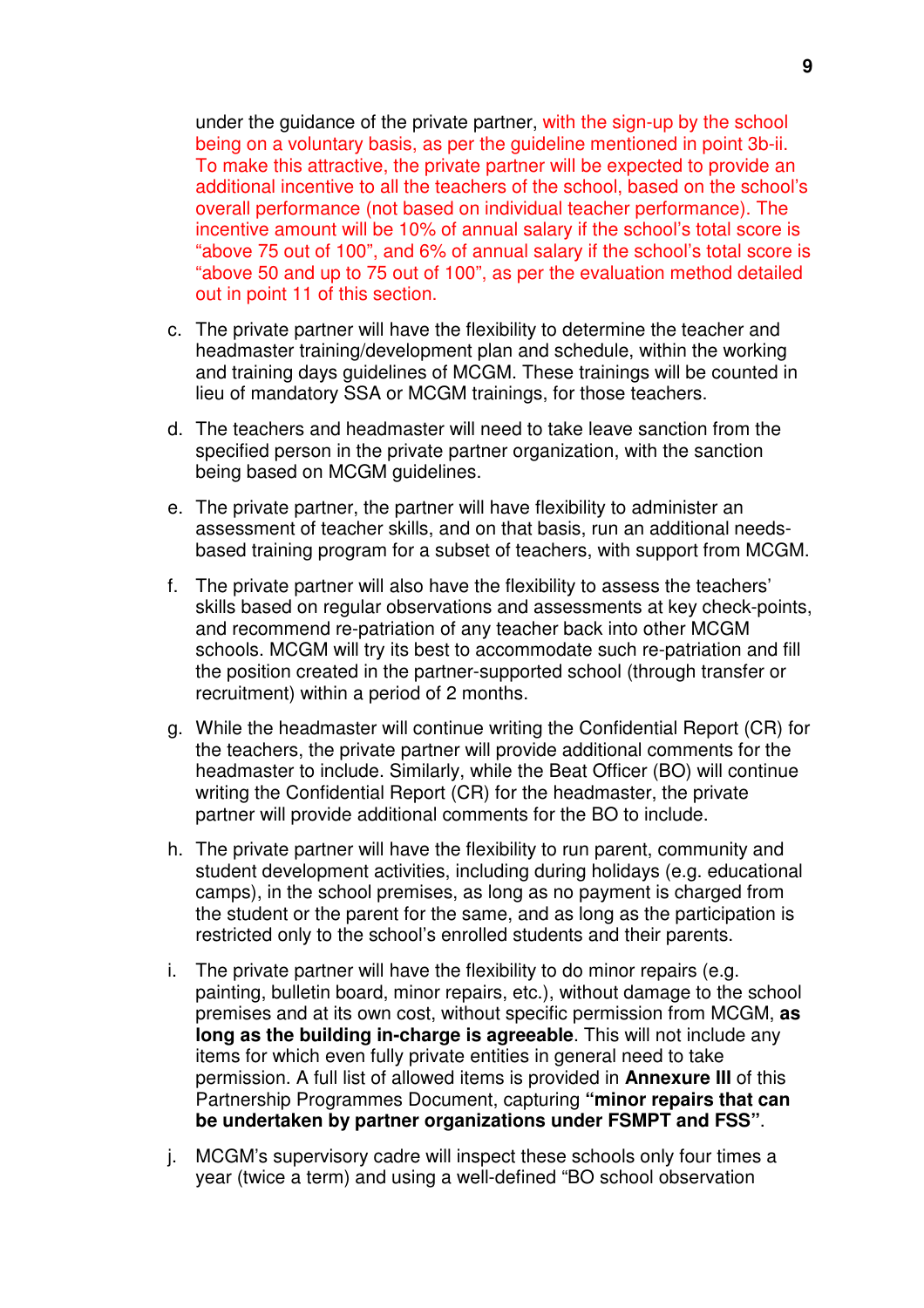template for partner-managed schools" developed as part of the School Excellence Programme and provided in **Annexure IV** of this Partnership Programmes Document.

- k. Specific reporting requirements that partner organizations are responsible for are captured in **Annexure II** as mentioned earlier. No additional reporting will be asked for, from the partner organizations.
- l. Teachers and principals/headmasters in partner-supported schools will have the same additional duties as applicable to all MCGM teachers (e.g. election duty).
- m. In case MCGM does not fill teacher vacancies in the partner-supported school by Aug 31 of each year (i.e. 2+ months after start of the academic year), the private partner will have the flexibility to put in its own teachers (who are qualified as per the RTE though they may not fulfill MCGMspecific criteria), to fill those vacancies. The cost of these teachers will be reimbursed by MCGM, and till the partner's teacher is there, MCGM will get explicit agreement from the partner before appointing a teacher to this class in the future. Further, the partner will also have the flexibility to put in supplemental temporary staff to "manage" the children or provide basic skills, till the MCGM's teacher comes on board, though in such a case, MCGM will not bear the cost of the temporary staff and can ask the temporary staff to be removed from the class as soon as the teacher is appointed.
- 8. **In the case of category iii**, elements of flexibility will be defined based on the specific requirements of the service, at the time of partner selection.
- 9. **Support from MCGM (other than funding covered in point 12):** MCGM will provide the following types of support to partner organizations in categories i, ii and iii, and partner-managed or supported schools:
	- a. Send a circular to all concerned (including other schools in the same building) on the Partnerships Programme, role of the partner organization, elements of flexibility, etc.
	- b. Provide all 27 items for students (e.g. uniform, shoes, etc.) that are given to children in other MCGM schools, and also midday meals.
	- c. Provide students with all other facilities that MCGM students typically receive from MCGM or the state (e.g. scholarship for minority students, bank accounts for girl students, medical facility from SSA/MCGM, etc.).
	- d. Allow participation in standard 4 scholarship exams for children in partnermanaged and partner-supported schools and ensure that similar benefits are given to children who win the scholarship.
	- e. Provide rent, electricity, water facility, sanitation, cleaners and security facility (e.g. having MCGM sub-contracted persons in schools), that are provided to other MCGM schools. Toilets should be maintained to be hygienic and in working order.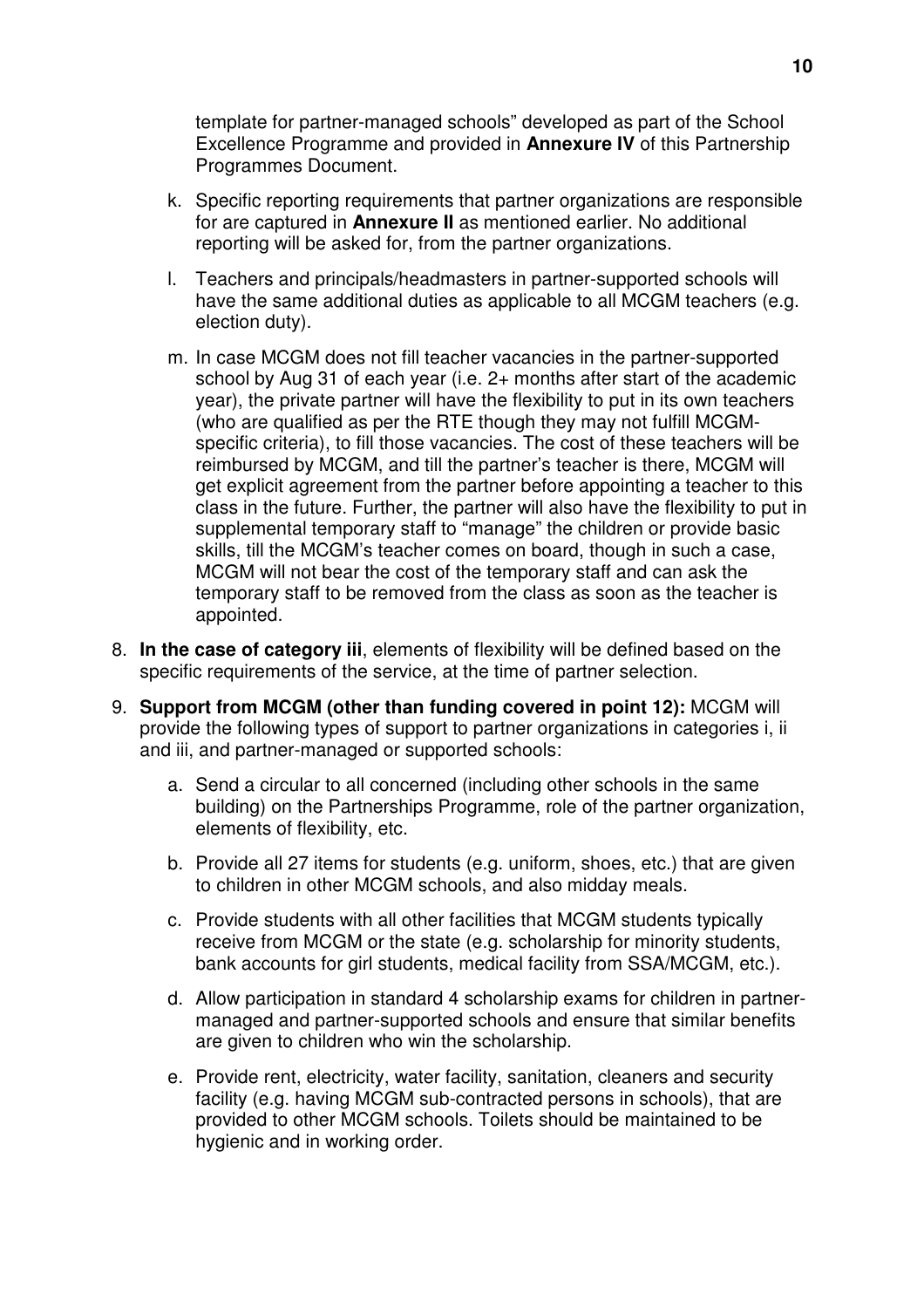- f. In the case of rented (i.e. non-MCGM owned) buildings also, pay rent and other facilities paid for in all MCGM rented schools. Secure permission and conduct necessary repairs in these buildings also, as done for other MCGM schools.
- g. Ensure that major repairs (infrastructural, electrical, toilets, etc) conducted in a timely manner and scheduled along with the private partner, to minimize disturbance to teaching/learning.
- h. Provide grant of Rs. 500/- per teacher for creating teaching aids and Rs. 5000/- for minor repair, painting etc., as provided to all MCGM schools.
- i. Provide normal furniture (working blackboards, age-appropriate desks/benches, staff room desks/chairs) as meant for all MCGM schools. In case the private partner would like a changed furniture design or arrangement based on its pedagogy:
	- i. In the case of category i, for new classrooms, provide alternative furniture as per partner's design, with the partner paying for any difference in cost compared to the standard MCGM cost benchmark; in existing classrooms with furniture already present, only enable removal of MCGM furniture if the partner so desires, with the agreement that the partner will not ask for it in the future.
	- ii. In the case of categories ii and iii, partner to agree on the change with the Education Officer, after which MCGM may incur any additional cost for the same as per normal procedure.
- j. Additionally, in the case of category i:
	- i. Ensure that any existing MCGM teachers in these schools are transferred to other schools to enable all private partner teachers to be placed.
	- ii. Allow the private partner to restrict admission to 30 students per class in primary and 35 students per class in secondary in line with RTE. Also ensure that the private partner is allowed to follow a lottery as per RTE and there is no out-of-turn admission.
	- iii. Ensure availability of sufficient classrooms from Junior KG to standard 10 (as intended for MPS schools). Also, agree on the capacity of the school, in terms of number of divisions, upfront, at the time of signing of the MOU; partners will be expected to admit children accordingly: not over 30 children in primary and 35 in secondary, per division.
	- iv. Provide library, science lab, art room, computer lab, staff room and HM office. Remove any old furniture or other items stored in these rooms.
- k. Additionally, in the case of category ii, ensure that timely recruiting of teachers takes place, with the private partner having flexibility to recruit for any vacancies still existing as of Aug 31 each year (as mentioned in point 7m).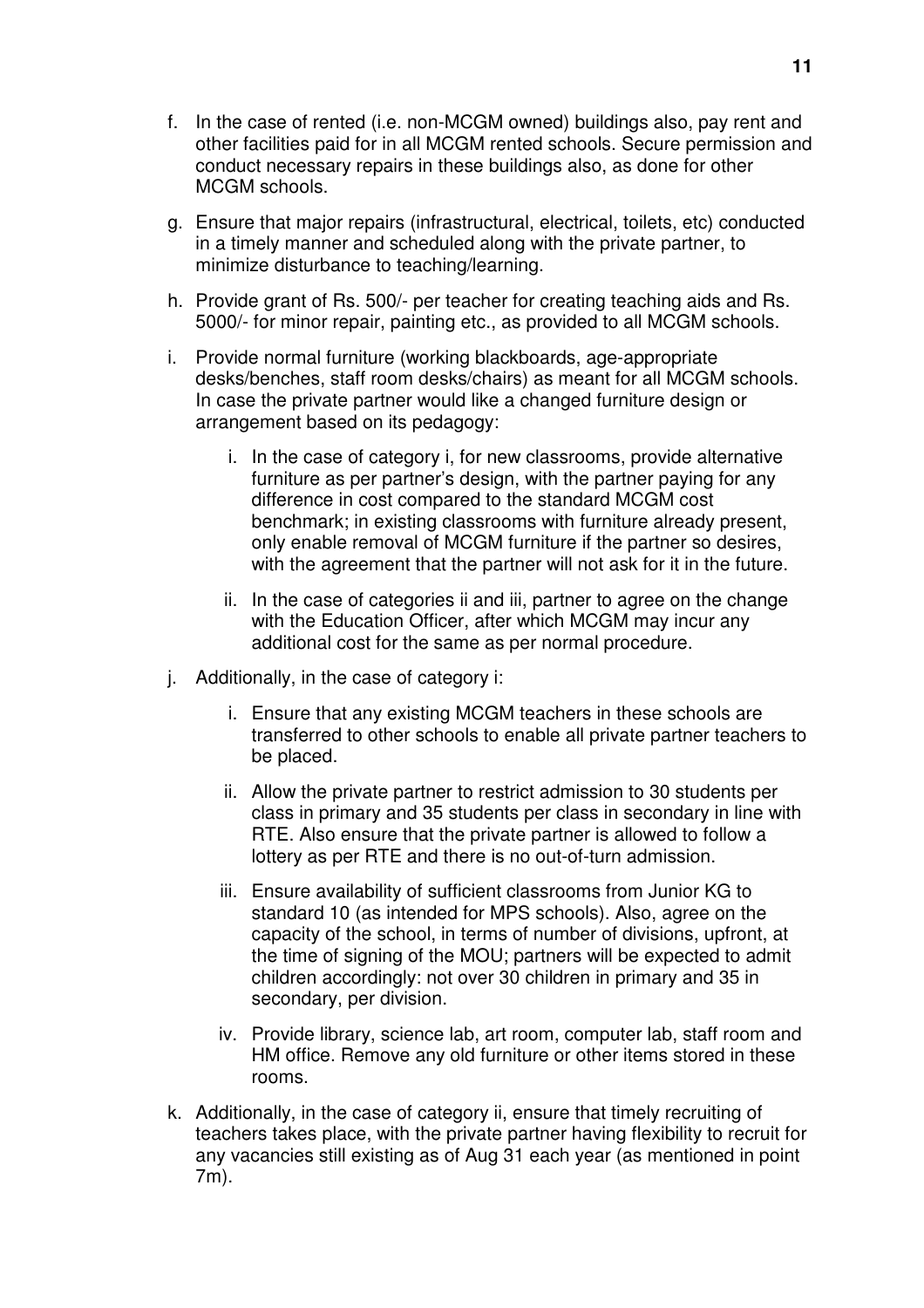l. In category iii (specific support services), provide training venue, printing of classroom materials, and so on (unless explicitly agreed on during the selection process, that some of these should be in the purview of the private partner).

The **full set of boundary constraints, flexibility and expectations from both the partner organization and MCGM (main aspects of which are captured in points 5 to 9 above)** will be detailed out in the MOU, specifically for each type of partnership. These are defined for categories i and ii in the **Annexure I** of this Partnerships Programme Document, i.e. **"Standard MOU templates"**. In the case of category iii, these will be defined based on the specific requirements of the service, at the time of partner selection.

- 10. **Regular common third party assessment of student learning:** As decided under the School Excellence Programme, MCGM will undertake regular third party assessment of student learning by a credible third party agency, based on the standards of NCF 2005 and SSC, and covering at least first language, maths and second language. **The assessment for a particular standard will include competencies of previous standards also, with % competencies of each standard defined scientifically and consistently.**
	- a. **System level third party assessment:** MCGM will undertake annual third party assessment of student learning for the entire system, covering at least 50% of the MCGM schools each year, for 2 standards (standards 3 and 6), and including all schools with partner support (under categories i, ii or iii). This common assessment will form the main part of a "school rating system" for MCGM as a whole and will also play a central role in the evaluation of partner organizations, as described in point 11 below.
	- b. **All classes covered for partner schools:** For partner schools in categories i and ii, all classes will go through this assessment (rather than only standards 3 and 6). In the first year of the Partnership Programme for any particular class, there will also be a baseline assessment in the beginning of the year. For Year 2 onwards, the endline of the previous year for that specific class will be used as the baseline for the next year (with new children directly joining the class going through a separate baseline assessment).

#### **11. Evaluation of partners in categories i and ii and corresponding consequences:**

- a. Each school will be evaluated separately and consequences (e.g. payment, exit) will be determined separately by school, even within the same partner organization.
- b. The scoring of the evaluation will be disclosed to the partner organization, along with reasons, to ensure transparency.
- c. As mentioned in point 10, the end-of-year third party assessment for each standard will include **two parts within the same assessment paper: competencies of the previous two standards and competencies of the standard just completed.** The scores of these will be taken into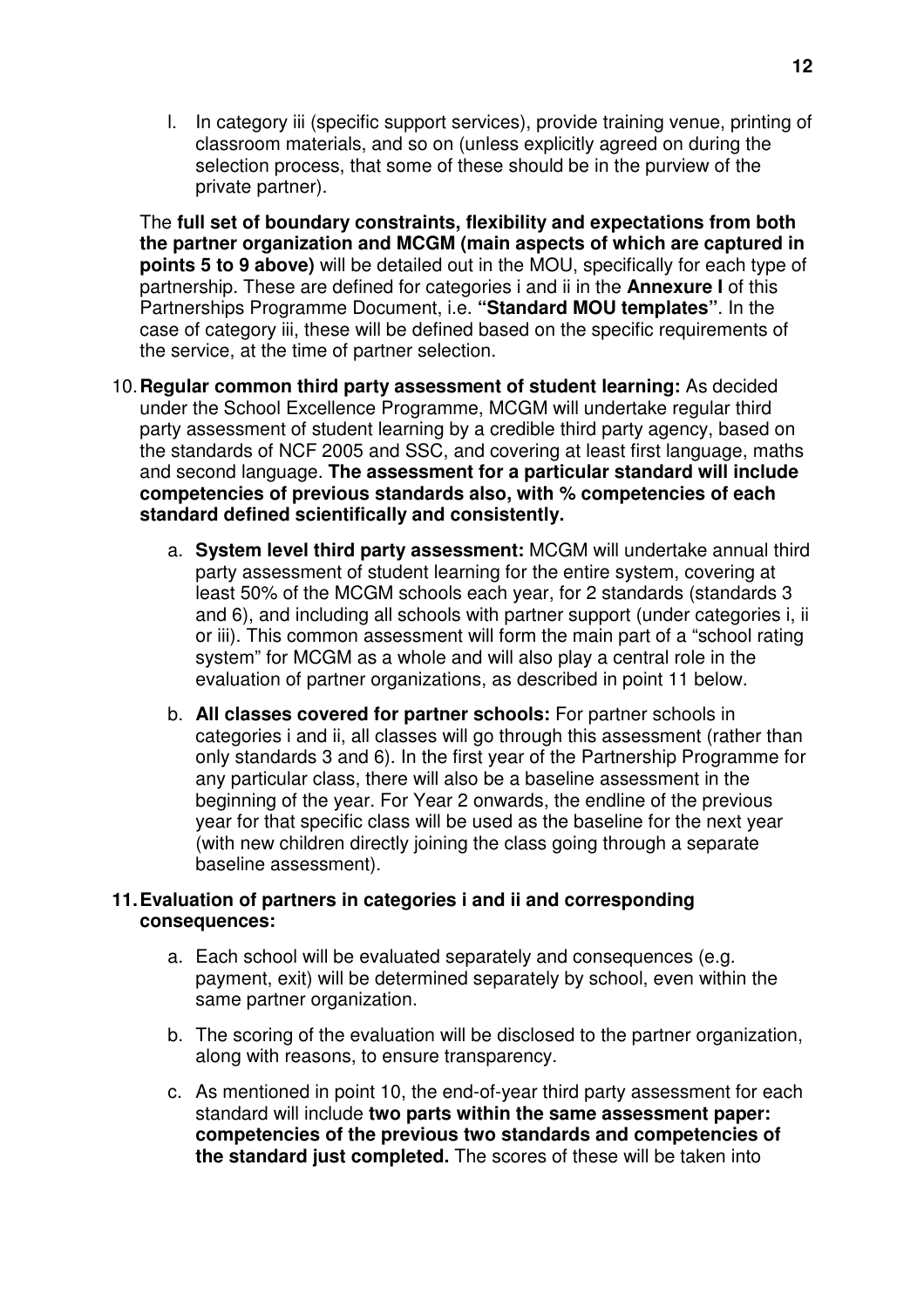account separately for criterion i and criterion ii in point d below, respectively.

- d. In category i, the schools will be evaluated on the following **4 criteria with 80% weightage to the objective third party assessment and 20% weightage to key processes** (measured through well-defined surveys):
	- i. Baseline to endline movement for each classroom, on the competencies of the previous standard, through the objective third party assessment of student learning: 45% weightage
	- ii. Average performance on the competencies of the current standard through the same objective third party assessment of student learning: 35% weightage
	- iii. Holistic school observation/survey by third party: 10% weightage
	- iv. SMC/PTA feedback through a third-party survey: 10% weightage
- e. The same four criteria will be used in **category ii**, with 70% weightage to third party assessment and 30% weightage to processes.
- f. **In the case of category iii**, evaluation criteria will be developed in line with the nature of service provided and will be specified in the TOR for the Specific Service Partnership, with the following guidelines:
	- i. For all services that are focused directly on learning quality (e.g. teacher training, providing teachers, etc.) at least 50% weightage to parameters related to objective third party assessment (i.e. criteria similar to i and ii in point 11c), ~25% weightage to intermediate outcomes (e.g. teacher competency improvement in case the partner is providing teacher training support) and ~25% to key inputs or processes.
	- ii. For all services that are indirectly impacting learning quality (e.g. headmaster training), at least 30% weightage to parameters related to objective third party assessment (i.e. criteria similar to i and ii in point 11c).

For intermediate outcomes and processes, evaluation criteria for partners supporting teacher training/coaching and headmaster training/coaching being developed as part of the School Excellence Programme, can be used as a precedent.

- g. **Scoring** of the schools will be done on a scale of 1-4 for each of the 4 criteria, as defined in **Table B**, and a **"final score" out of 100 will be provided for each school at the end of each academic year**.
- h. **Check-point for payment:** If the final score is "above 75 out of 100", the partner will receive 100% of the funding for the school, specified in point 12 below. If the final score is "above 50 and up to 75 out of 100", the partner will receive 60% of the funding for the school, specified in point 12 below. If the final score is 50 or below, the partner will not receive any payment for the year for that particular school.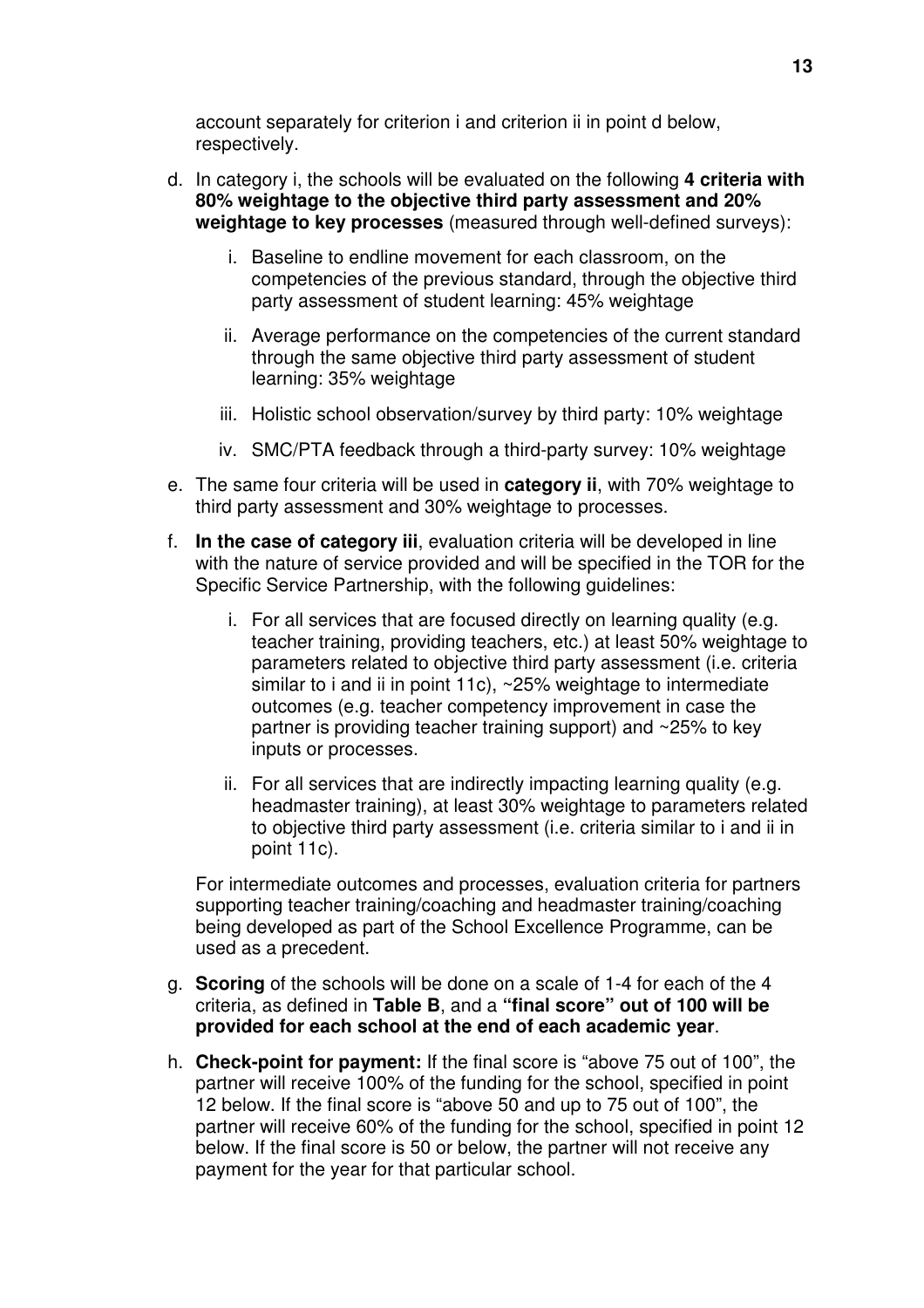- i. **Expansion:** Further, private partners which have all schools scoring above 75 out of 100 may be proactively invited by MCGM to provide management to additional existing or new schools (though all partners can apply for additional schools through the defined selection process).
- j. **Check-point for warning and exit for categories i and ii:** If the final score is 50 or below, the partner will receive a specific notice from MCGM and a small Panel will be set up jointly by UNICEF and MCGM, to review the school in depth:
	- i. Based on the findings of the Panel, if there seem to be positive efforts being made but specific inputs or the linkage to outcomes may be missing, the partner will be given constructive feedback and will be asked to show improvement. If the final score remains below 50 for the third consecutive evaluation, the partnership will be terminated.
	- ii. However, based on the findings of the Panel, if there are egregious violations or negligence on the key inputs for quality, the partnership can be terminated sooner, after approval from the Steering Committee.

#### 12. **Funding and payment:**

- a. MCGM will use a specific **"funding benchmark"** for each type of partnership:
	- i. **Category i (full school management with private partner teachers):** The **"funding benchmark"** for private partners under Category i will be a **"cost per child" number** calculated using the total aid for private-aided schools (including teacher, headmaster and staff costs paid by MCGM), adjusted to the RTE norm of student: teacher ratio of 30:1 and latest MCGM salary adjustments. The partners are expected to continue bringing the balance contribution from philanthropic sources.

The benchmark will be reviewed and re-set every 2 years by the Steering Committee, in line with cost inflation in the private-aided school budget, and based on the experience of the Partnerships Programme.

- ii. **Category ii (full school support):** MCGM will continue to bear all current costs. In addition, the partner organization will be provided non-salary grants from SSA (e.g. teacher training), as a lumpsum, for the total number of teachers in that school. The partner is expected to bring the remaining funding for its support from philanthropic sources.
- iii. **Category iii (specific service partnerships):** Here the cost will be derived through the 70-30 selection process, as described in point 3e.
- b. In the case of Category i, the **private partner will be paid by MCGM at the end of each year, starting from the end of Year 1, for the**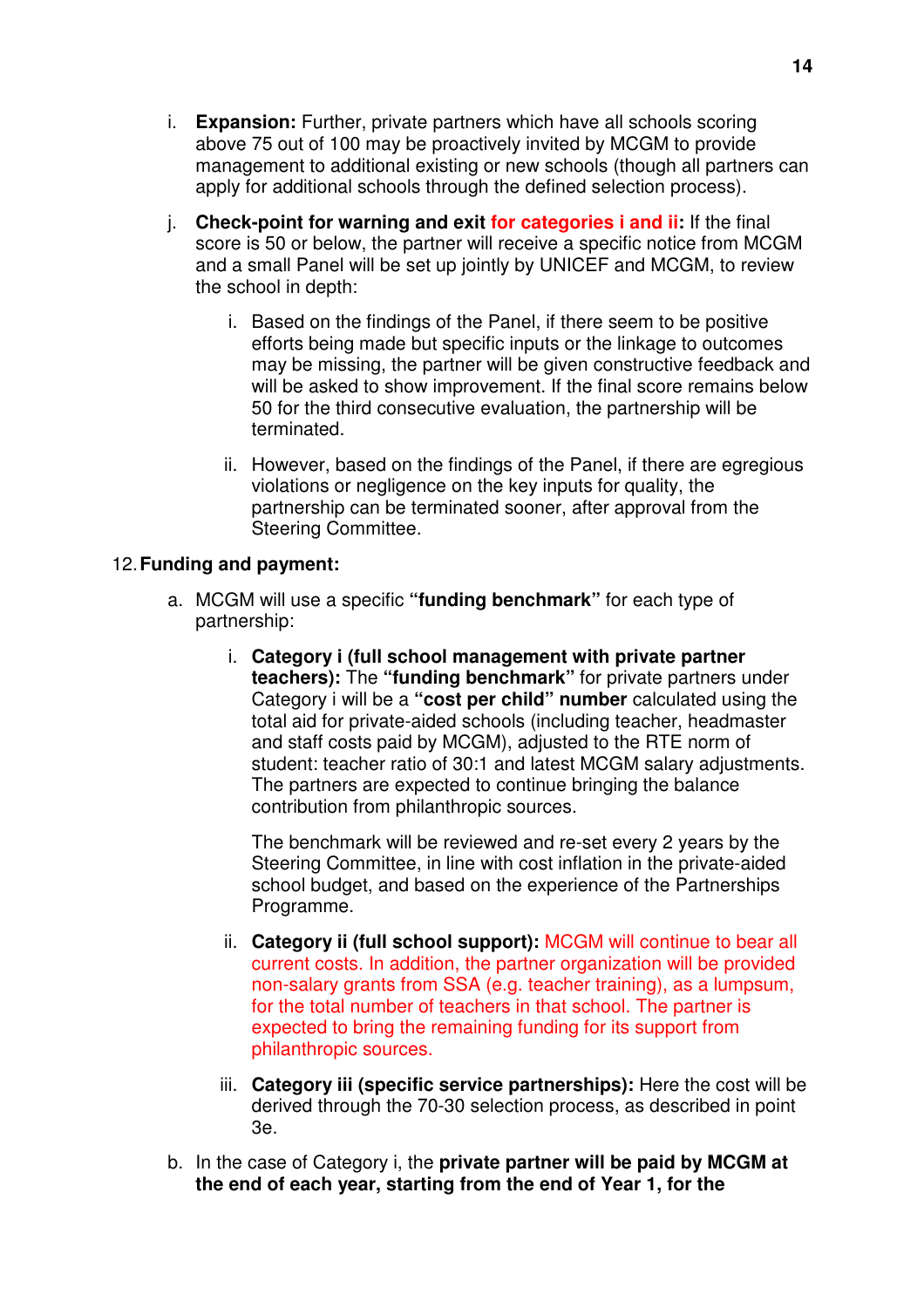# **classrooms run that year, as a lumpsum amount, based on the**

**evaluation criteria** and check-point for payment described in point 11h3. In the case of Category iii, the private partner will be paid by MCGM at milestones as agreed upon for the specific service at the time of signing the MOU.

 $\overline{a}$ 

 $3$  The payment is expected to be made within a period of one month after the evaluation is complete and results are provided to the private partner, with the evaluation results themselves being made available to partners within 15 days after the end of the academic year. These details will be specified in the MOUs.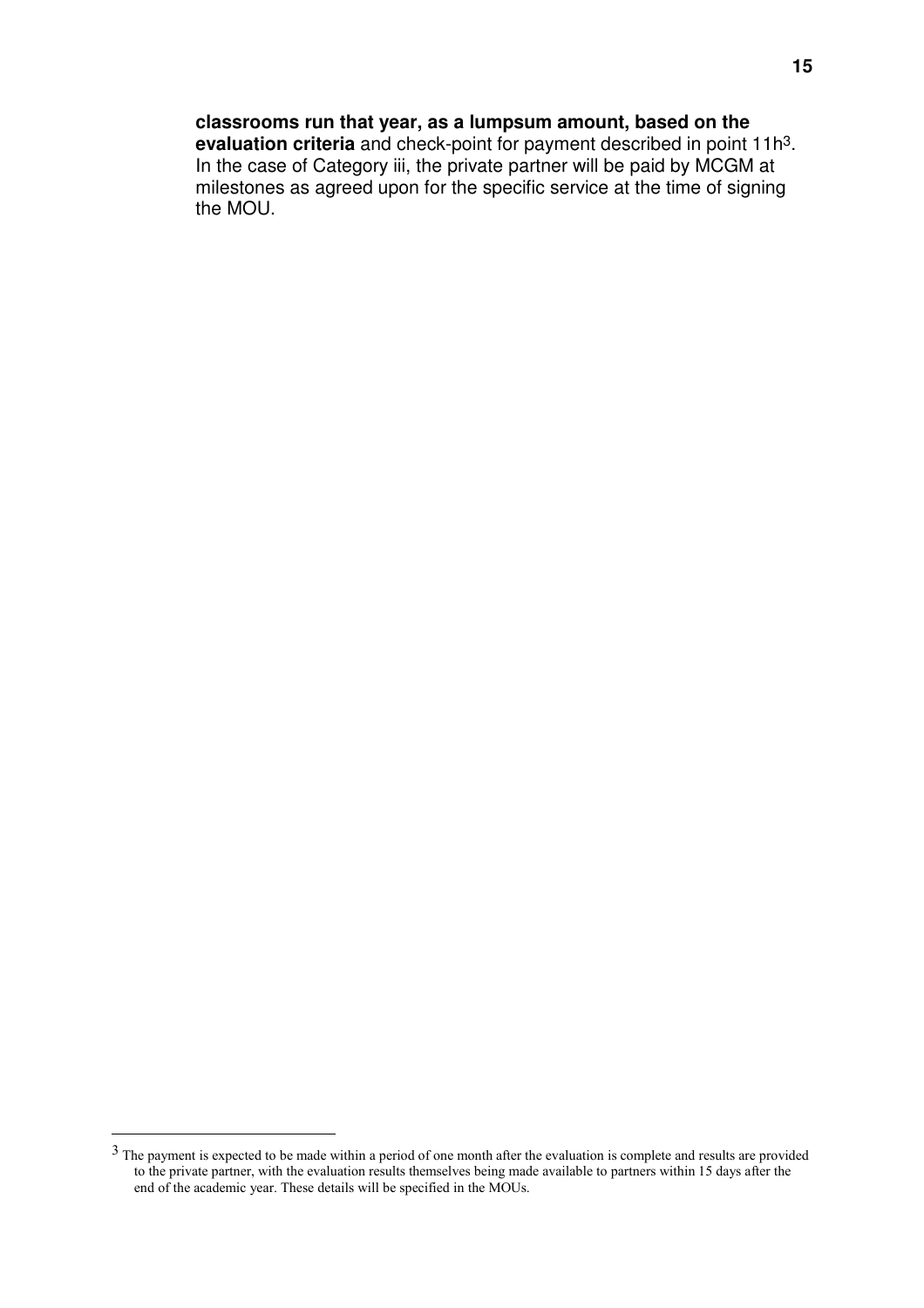### **TABLE A: Selection criteria for Categories i and ii:**

(This will be accompanied by a well-defined rubric for the Selection Committee)

| #            | <b>Criterion</b>                                                                                                                                                                   | <b>Weight-</b><br>age | Scoring guideline (i.e. break-up of total<br>weightage for specific sub-criteria and method<br>of scoring)                                                                                                                                                                                                                                                                                                                |  |  |  |
|--------------|------------------------------------------------------------------------------------------------------------------------------------------------------------------------------------|-----------------------|---------------------------------------------------------------------------------------------------------------------------------------------------------------------------------------------------------------------------------------------------------------------------------------------------------------------------------------------------------------------------------------------------------------------------|--|--|--|
| 1            | Number of years and<br>breadth of experience<br>in education                                                                                                                       | 20                    | 1.1 Number of years of education experience (out of 5<br>points):<br>$>=15$ years (4 points)<br>>=8 years and <15 years (3 points)<br><8 years (2 points)                                                                                                                                                                                                                                                                 |  |  |  |
|              |                                                                                                                                                                                    |                       | 1.2 Range of themes worked in (e.g. running schools,<br>teacher training, remedial, etc.) (out of 4 points)                                                                                                                                                                                                                                                                                                               |  |  |  |
|              |                                                                                                                                                                                    |                       | 1.3 Number of locations of work (out of 3 points)                                                                                                                                                                                                                                                                                                                                                                         |  |  |  |
|              |                                                                                                                                                                                    |                       | 1.4 Number of students covered per year across<br>programmes with public systems (out of 4 points)<br>>1000 (4 points)<br>500-1000 (3 points)<br>$<$ 500 (0 points)                                                                                                                                                                                                                                                       |  |  |  |
|              |                                                                                                                                                                                    |                       | 1.5 Number of years of experience in working with public<br>systems (out of 5 points):<br>$>= 5$ years (5 points)<br>$>= 2$ years and $< 5$ years (3 points)<br><2 years (0 points)                                                                                                                                                                                                                                       |  |  |  |
| $\mathbf{2}$ | Focus on measuring<br>learning outcomes<br>and concrete<br>examples of impact<br>on learning outcomes                                                                              | 20                    | 2.1 % of programs of the private agency, with consistent<br>rigorous third party assessment of learning outcomes; the<br>assessment results with level of detail, along with name of<br>the third party to be provided, by program (out of 5 points)<br>2.2 % of programs of the private agency, with consistent<br>internal assessment of learning outcomes; the assessment                                              |  |  |  |
|              |                                                                                                                                                                                    |                       | results with level of detail, to be provided, by program (out of<br>5 points)                                                                                                                                                                                                                                                                                                                                             |  |  |  |
|              |                                                                                                                                                                                    |                       | 2.3 Extent of learning outcomes improvement per year as<br>demonstrated by well-recorded third party assessment (out<br>of 10 points); in exceptional cases, some weightage could be<br>given to internal assessment if the Committee is convinced of<br>its rigour.                                                                                                                                                      |  |  |  |
| 3            | Proposed approach<br>and detailed plan for<br>the school (including<br>pedagogy, teaching-<br>learning material,<br>teacher recruiting and<br>training, community<br>outreach, any | 30                    | The Selection Committee will do an in-depth qualitative<br>evaluation of the approach and plan, by assessing both the<br>written proposal and the presentation by the private agency<br>(including Q&A). The Selection Committee may invite<br>additional experts into the panel for doing the detailed<br>evaluation while the full Selection Committee only takes final<br>decisions based on summaries by the experts. |  |  |  |
|              | innovations, etc.),<br>with focus on<br>improving learning<br>outcomes; this should                                                                                                |                       | 3.1 In-depth coverage of all aspects of a "detailed school<br>plan", as captured in <b>Annexure VI</b> of this partnerships<br>programme (out of 5 points)                                                                                                                                                                                                                                                                |  |  |  |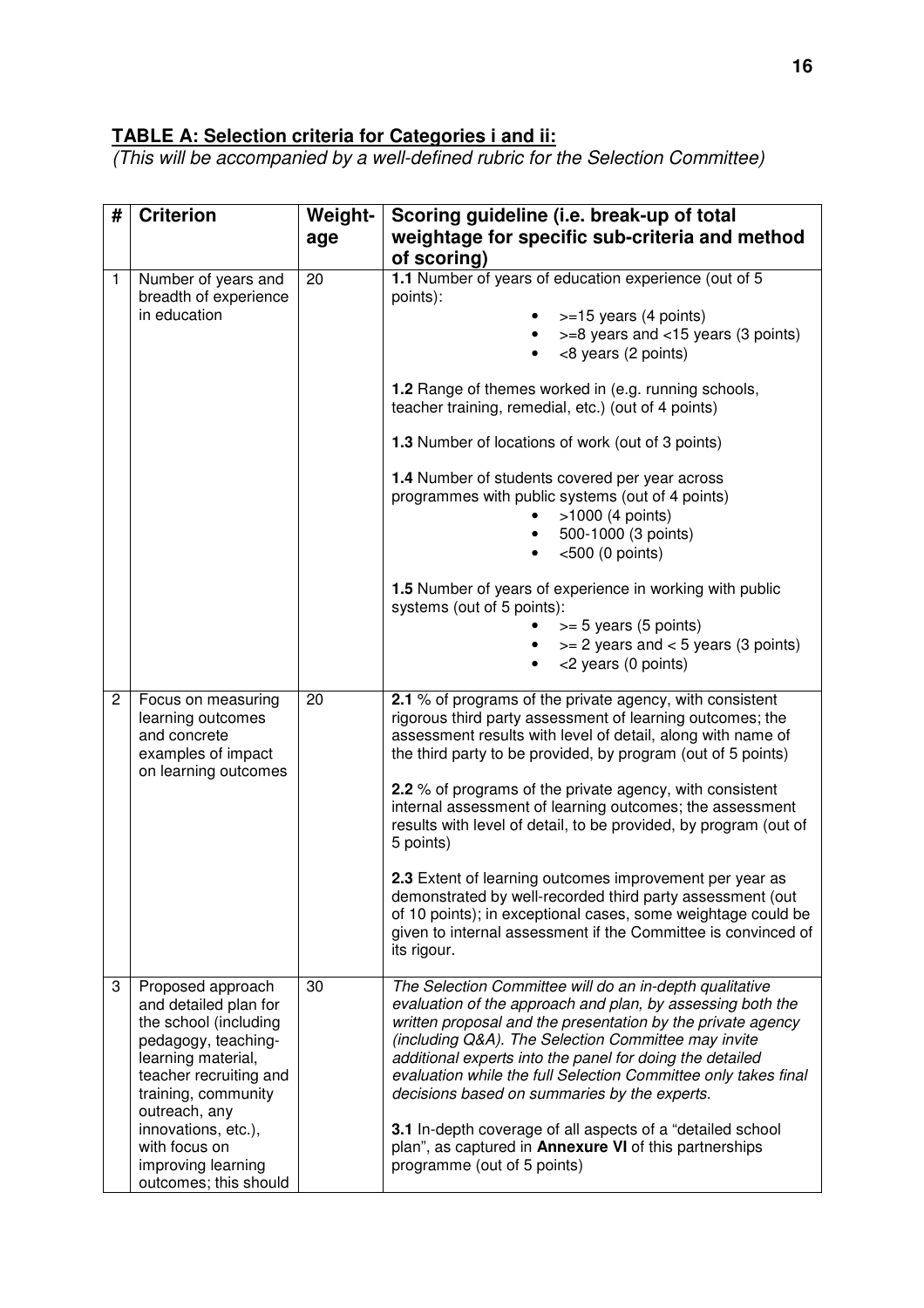|   | be substantiated by<br>using similar<br>approaches<br>elsewhere                                             |     | 3.2 Qualitative evaluation of the robustness of the proposed<br>approach and plan, especially its ability to have significant<br>impact on learning outcomes, its ability to be sustainable and<br>its ability to be used at scale (out of 20 points)<br>3.3 Example(s) of the private agency or proposing individuals<br>using a similar approach in other situations (out of 5 points)<br>If the agency is selected to become a partner, it will be asked<br>to provide a "self-compliance" to the proposed approach at<br>the end of each year, and key elements of the approach<br>could be included in the UNICEF survey mentioned in<br>evaluation criterion 3 in Table B (section 5). |
|---|-------------------------------------------------------------------------------------------------------------|-----|----------------------------------------------------------------------------------------------------------------------------------------------------------------------------------------------------------------------------------------------------------------------------------------------------------------------------------------------------------------------------------------------------------------------------------------------------------------------------------------------------------------------------------------------------------------------------------------------------------------------------------------------------------------------------------------------|
| 4 | Strength of<br>leadership and<br>managerial team for<br>proposed school<br>adoption or school<br>management | 15  | 4.1 Management/leadership team of organization -<br>experience and reputation in the field of education/ social<br>contribution (out of 5 points)<br>4.2 Team members with education background/expertise<br>(out of 5 points)<br>4.3 Strength of current field support vis-à-vis number of<br>schools the private agency would like to support (out of 5<br>points)                                                                                                                                                                                                                                                                                                                         |
| 5 | Ability to garner<br>outside funds and<br>sustain grants for any<br>additional expenses                     | 15  | 5.1 Budget track record - stability and increase over time<br>(out of 7 points)<br>5.2 Near term confirmed funding commitments vis-à-vis<br>number of classrooms that the private partner is adopting<br>(out of 8 points)                                                                                                                                                                                                                                                                                                                                                                                                                                                                   |
|   | <b>TOTAL</b>                                                                                                | 100 |                                                                                                                                                                                                                                                                                                                                                                                                                                                                                                                                                                                                                                                                                              |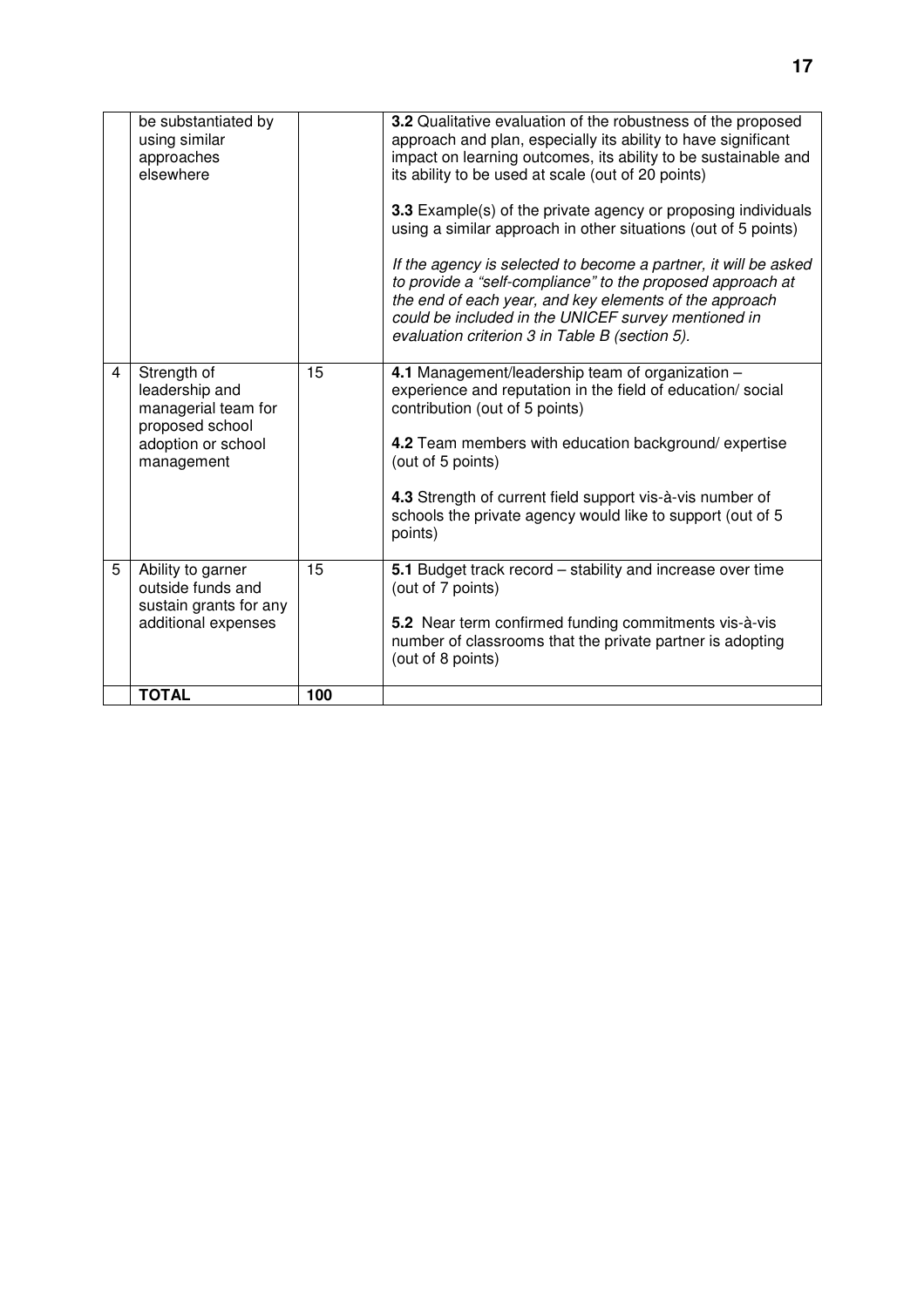### **TABLE B: Evaluation criteria and scoring for Category i or Full School Management with Private Partner teachers (FSMPT):**

The table below is a suggested scoring grid. The Steering Committee may ask the third party assessment agency to refine the scoring levels based on on-the-ground experience. Further, **the Steering Committee may re-look at these criteria once a year and refine them based on experience**, with specific rationale.

For categories ii and iii, a modified version of the criteria and/or weightages will be used as described in Section 3, point 11e,f.

| #            | <b>Criterion</b>                                                                                                                                                                                      | <b>Scoring</b>                                                                             |                                                                                     |                                                                                                                                                    |                                                                                                                   | Weight-ed<br>score                                                       |
|--------------|-------------------------------------------------------------------------------------------------------------------------------------------------------------------------------------------------------|--------------------------------------------------------------------------------------------|-------------------------------------------------------------------------------------|----------------------------------------------------------------------------------------------------------------------------------------------------|-------------------------------------------------------------------------------------------------------------------|--------------------------------------------------------------------------|
|              |                                                                                                                                                                                                       | $1$ (low)                                                                                  | $\overline{c}$                                                                      | 3                                                                                                                                                  | $4$ (high)                                                                                                        |                                                                          |
| 1            | Baseline-to-endline<br>increase in % children with<br>>80% competencies of the<br>previous two standards <sup>4</sup> –<br>average across classes in<br>the school (45% wt.)                          | <5 per<br>cent points<br>increase in<br>$%$ of<br>children                                 | $>= 5$ and<br>$<$ 15 per<br>cent points<br>increase in<br>$%$ of<br>children        | $>= 15$ and<br>$<$ 20 per<br>cent points<br>increase in<br>$%$ of<br>children<br><b>OR</b><br>$>= 60\%$ and<br>$< 80\%$<br>children in<br>end-line | $>=20$ per<br>cent points<br>increase in<br>$%$ of<br>children<br><b>OR</b><br>$>80\%$<br>children in<br>end-line |                                                                          |
| $\mathbf{2}$ | Average score of<br>competencies of the<br>current standard, scaled to<br>a total score of 100, with<br>comparison being with the<br>same standard in the<br>previous year <sup>5</sup> (35% wt.)     | $< 5$ per<br>cent point<br>improve-<br>ment from<br>previous<br>year<br><b>AND</b><br>< 40 | $>= 5$ and<br>$<$ 10 per<br>cent point<br>improve-<br>ment from<br>previous<br>year | $>= 10$ and $<$<br>15 per cent<br>point<br>improve-<br>ment from<br>previous<br>year                                                               | $>=15$ per<br>cent point<br>improve-<br>ment from<br>previous<br>year<br><b>OR</b><br>$>= 75$                     |                                                                          |
| 3            | Holistic school<br>observation/survey, by<br>third party, using a pre-<br>determined rubric, on a<br>scale of 0 to 10, including<br>SMC/PTA feedback as one<br>of the criteria (20% wt.) <sup>6</sup> | $<$ 3                                                                                      | $>=3$ and<br>$5$                                                                    | $>=5$ and $< 8$                                                                                                                                    | $>= 8$                                                                                                            |                                                                          |
|              | <b>Total score</b>                                                                                                                                                                                    |                                                                                            |                                                                                     |                                                                                                                                                    |                                                                                                                   | X; multiply<br>this by 25,<br>to get final<br>score Y<br>(out of<br>100) |

<sup>4</sup> For example, for a standard 3 classroom, this would be based on % children attaining standard 1 and 2 competencies between baseline and endline.

 $\overline{a}$ 

<sup>5</sup> i.e. For a different set of children each year, in the same school. This improvement metric will not be available for Year 1; therefore, for Year 1, as an exception, a comparison across schools taking the assessment (MCGM and partner-run schools) will be used to provide a rating of 1/2/3/4.

<sup>6</sup> This survey will be done by the third party, twice a year for each school, on a surprise basis, within a pre-defined month in each term. The survey design will be created by the third party and approved by the Steering Committee.